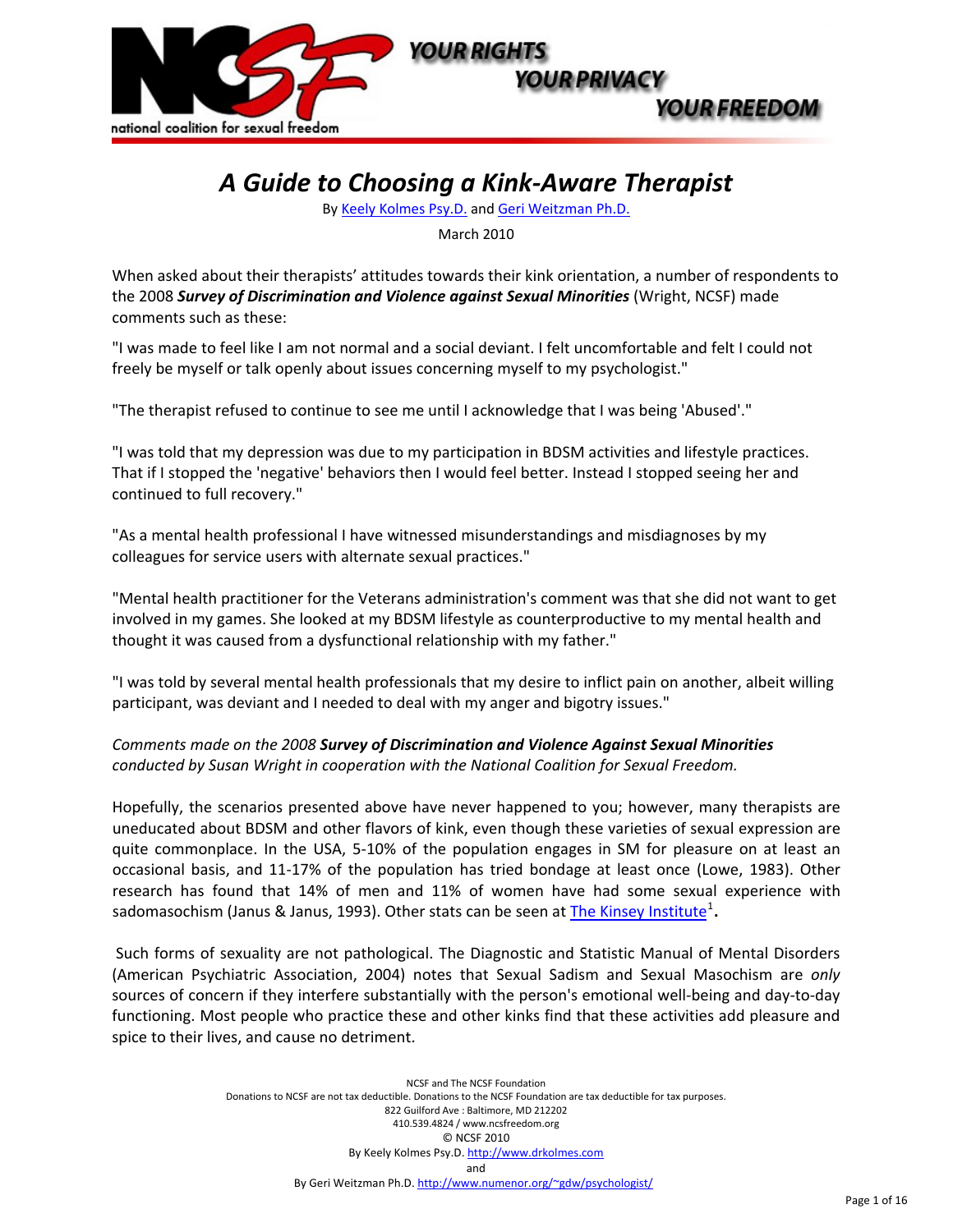

As of February, [2](#page-15-1)010, a [revision](http://tinyurl.com/yfsvsuw)<sup>2</sup> is being considered for the 5<sup>th</sup> Edition of the Diagnostic and Statistic Manual which specifically distinguishes normal, healthy BDSM from BDSM which causes dysfunction in a person's life. This represents a step forward by a segment of the mental health community in recognizing that BDSM can be a part of the healthy spectrum of sexuality.

Why, then, are so many therapists unaware of the truth about BDSM and the positive and healthy role it can play in many peoples' sex lives? There are a few possible reasons for this. First, sexuality is a taboo subject in many cultures, and many people do not talk to others about what they enjoy in bed, for fear of judgment. Since BDSM is a less common sexual experience, stereotypes about BDSM contribute to the marginalization of it as a sexual practice. Most therapists are not trained extensively in matters of sexuality, and hence they fall prey to misinformation about sexual diversity.

Also, BDSM may involve inflicting physical pain upon another person, and it may be hard for those who don't derive pleasure from pain to understand how anybody else possibly could do so. Hitting and pinching and dominating remind many people of abuse, and many therapists do not have the training necessary to make the distinction between nonconsensual abuse and consensual and mutually enjoyed BDSM play. There are resources online; particularly the **[SM/Abuse](http://www.ncsfreedom.org/index.php?option=com_keyword&id=187) policy statement**<sup>[3](#page-15-1)</sup> on the website of the National Coalition for Sexual Freedom (NCSF) and DomSubFriends has a nice list<sup>[4](#page-15-1)</sup> that may help you understand the differences between the two. Lastly, some therapists may have had professional training that taught them that some expressions of sexuality are pathological. These therapists may not be aware that BDSM can be a safe, loving, respectful, and healthy way for a client to express herself.

There are some therapists who have acquired the education necessary to work with people who practice BDSM, however, and who are accepting of their clients' BDSM lifestyles. It is useful for people who practice BDSM to be able to choose a therapist who is kink-aware, when possible. This article is about how to locate such therapists, and how to choose from among the different kink-aware therapists that one finds.

## *What are the criteria for kink"awareness?*!!

A therapist who is kink-aware recognizes BDSM-play as a normal part of the sexual spectrum, and is able to distinguish healthy BDSM play from non-consensual abuse. Ideally, such a therapist has educated herself about BDSM, via books, articles, lectures, websites, and/or discussion groups. She is aware of what constitutes safe and unsafe play (acknowledging, of course, that different folks have different standards for that). She is aware of the types of roles and role expectations that are commonly encountered in the BDSM scene. She understands the stress that some clients may experience in keeping their BDSM lifestyle secret. She has also worked with a number of clients from the BDSM community, and is explicitly welcoming of such clients in her advertising materials. Finally, she is aware that for many kinky clients, BDSM might not have anything to do with the reason that the client is coming in for therapy. Often, BDSM is just another facet of the client's life, like their vegetarianism or their hobby of knitting.

In smaller towns, it may be hard to find someone who meets all of these criteria. Next best might be a therapist who, while not necessarily kink-aware, is kink-friendly. Such a therapist might not be trained or experienced with respect to the lifestyles and needs of people who practice BDSM, but she would be willing to maintain an open mind, and she can commit to not being judgmental towards the kinky client.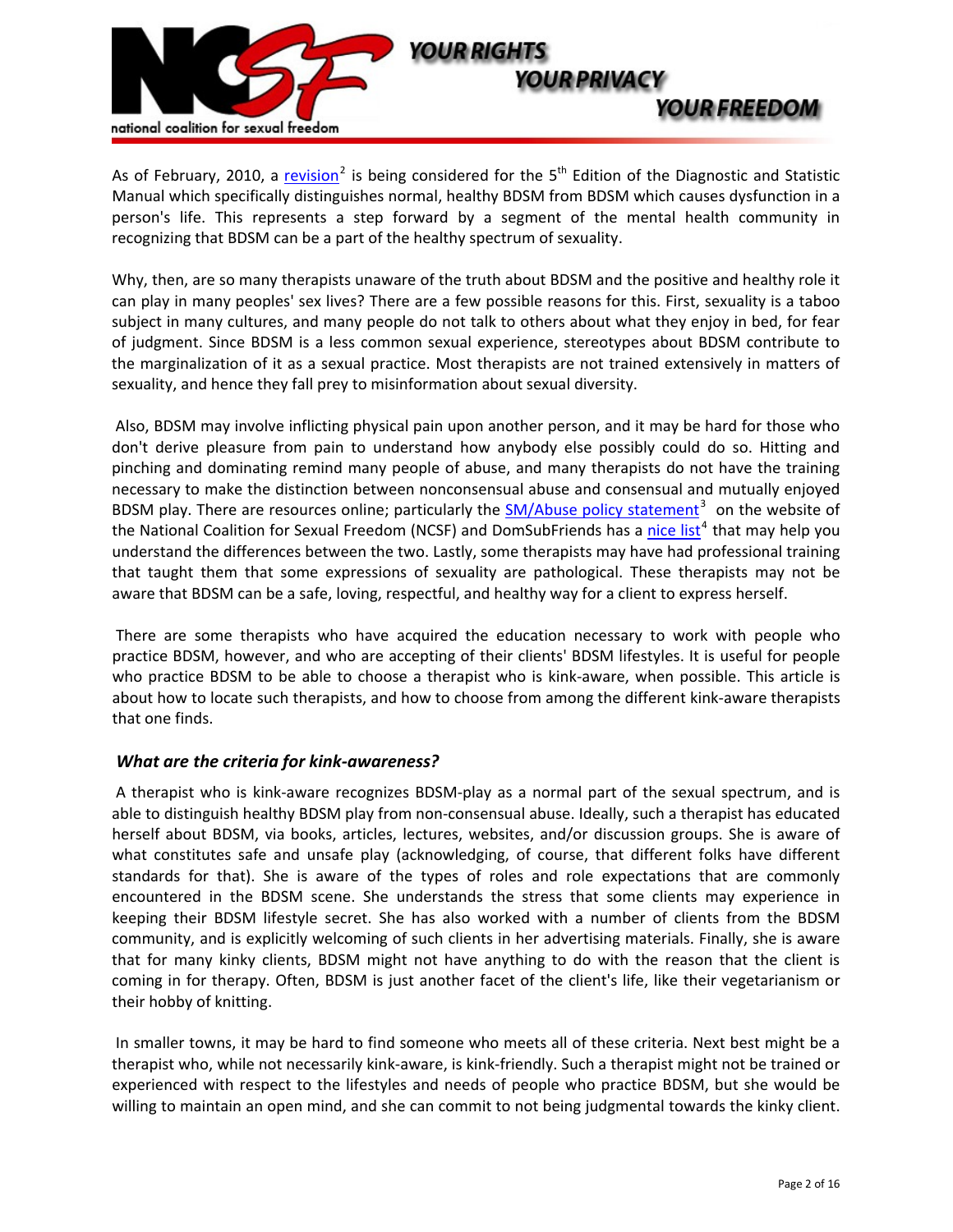

She will also welcome your suggestions about books and other resources that she can use to expand her awareness about BDSM. (We include a list of books we recommend at the bottom of this article.) Often this type of therapist has worked with other sexual minority clients, like members of the lesbian, gay, bisexual and transgender communities.

# When is it important to have a kink-aware therapist, and when is it ok to have a kink-friendly *one? Does my therapist really need to be informed or friendly about kink at all?*

In a survey<sup>[5](#page-15-1)</sup> of 175 BDSM individuals who had sought therapy, 74.9% did not feel that the issues bringing them to therapy were kink-related, yet 65.1% still shared their BDSM interests with their therapist (Kolmes, Stock, & Moser, 2006). If you are seeking therapy for a BDSM-related matter, such as a top's feelings of inadequacy about her technique, or a master-slave couple wanting help in negotiating their contract, then a specifically kink-aware therapist might be important to find. On the other hand, if you are coming in to talk about things that primarily don't have a BDSM-focus, like depression or anxiety or family of origin concerns, and you simply want to be able to mention your master or your sub or the cool play party you went to last night in passing, then a therapist who is merely accepting of the lifestyle might do; they don't need specific training. This widens the pool of therapists who are available – you can cold-call even non-alternative therapists in your area and ask them, without identifying yourself, what their comfort level is with hearing about these things in passing.

Also, suppose that you really want a male therapist but the only kink-aware therapist within 100 miles happens to be female; or say that you mainly want therapy to focus on your eating disorder and the one kink-aware therapist in town doesn't happen to have that specialty. In these situations, you might decide that a kink-friendly therapist or a therapist who is neither kink-aware nor kink-friendly is a better match for your needs than the local kink-aware one. It is important to be sensitive to all of your needs as you consider which therapist is best for you.

Regardless of whether you choose a therapist who is kink-aware, kink-friendly, or neither, it is important that if you are going to mention your BDSM behaviors, that you feel sure that the therapist is clear on the differences between BDSM and abuse<sup>[6](#page-15-1)</sup> (Weitzman, 2003).

Later in this article, we will address some of the ways to differentiate healthy SM from SM which may be symptomatic of or covering up abuse. An uninformed therapist might mistakenly contact adult protective services with concerns about elder abuse in the case of play involving senior citizens - or they might contact child protective services if they erroneously believe that an adult who engages in BDSMplay would be abusive towards their children.

## *What does kink"aware therapy look like?*!!

There are numerous BDSM-specific topics that you might think of working through with the aid of a kink-aware therapist. Below are some of the more common examples.

One possible topic of exploration is the coming out process, both to yourself and to others. You might seek therapeutic guidance as you explore your feelings about your awakening interest in BDSM. Is this a discovery that you are elated about and want support in learning more about? Do you wish to seek out social gatherings or support groups of like-minded folks, or do you simply want to mull over your desires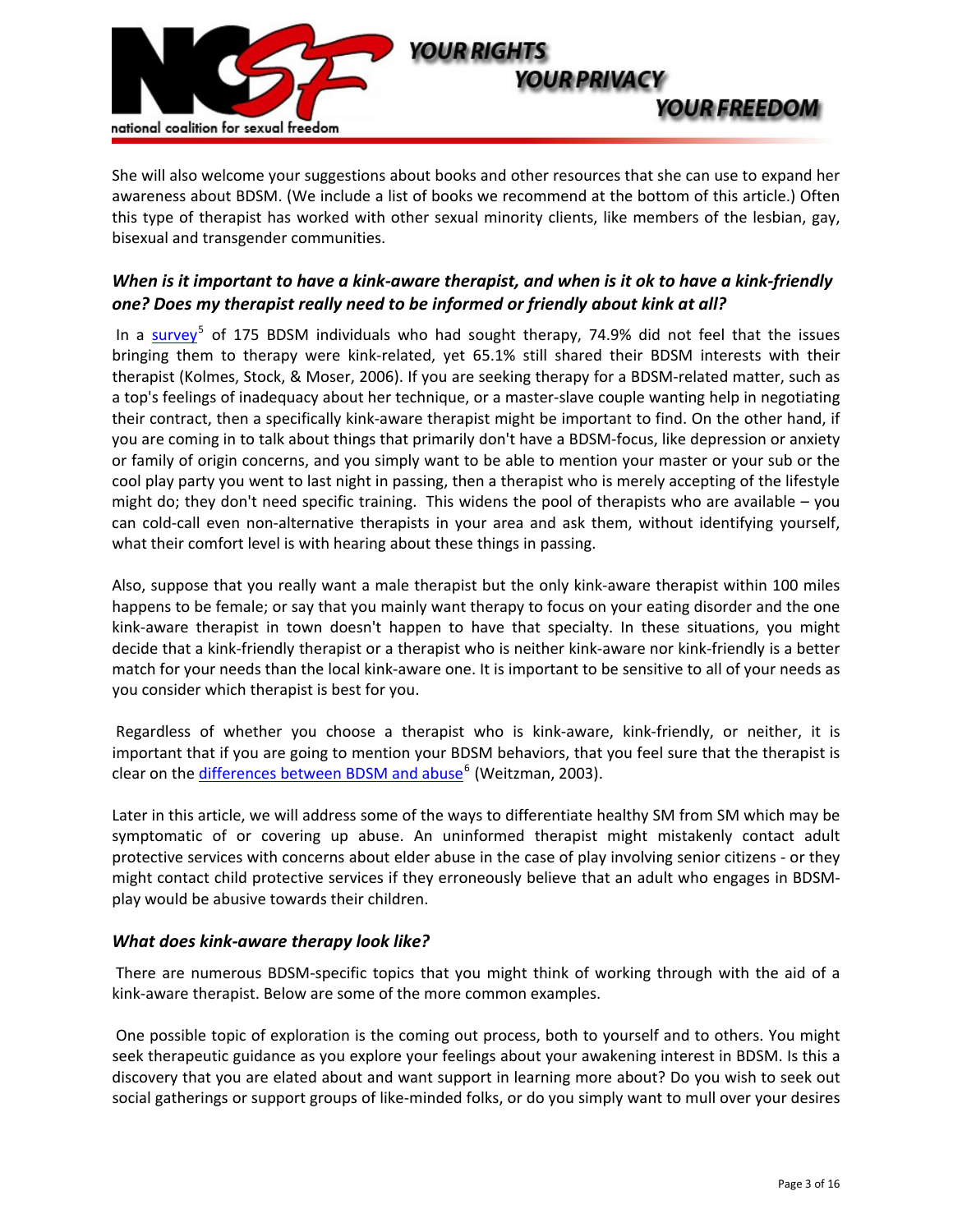

in private for the time being? Are you having a hard time reconciling your more exotic desires with the messages of disapproval that you may have heard from society? Such messages may come in many forms - the mainstream may believe that BDSM equates to violence; the queer community might not acknowledge straight BDSM participants who self-identify as queer as such; and the lesbian/feminist communities might perceive women who are into BDSM as identifying with the male oppressor or female-as-victim role. A skilled therapist can help you to address any internalized kink-phobia that may arise.

You might also use therapy to aid in your decision process when making choices about the people to whom you'd like to disclose your BDSM interests. On the one hand, being out to someone means that you can later talk with them about your new flogger or the BDSM conference that you are attending this weekend. On the other hand, it can be hard to know in advance whether the person in question will be supportive, skeptical, or shocked about your BDSM orientation. Some people have lost jobs or had their child custody threatened after making disclosures about their BDSM orientation. A kink-aware therapist can help you to make choices about who to tell, and how to bring the topic up; they can also help you to process your feelings about that person's response afterwards.!!

The coming-out process takes on a special twist when the person you are coming out to is your partner. What if your BDSM desires first come to light eight years into a long-term relationship with someone whose own desires (as far as you know) are rather more vanilla? The kink-aware therapist can help relationship partners to work through this kind of disclosure process together.

Sometimes the non-kink-inclined partner is supportive but simply not into BDSM; sometimes they are actively upset at the thought that their partner would want to engage in it. They may have cultural referents such as "Hitting is always abusive," "Someone who wants to be hit must be sick," "A man never hits a woman," or "A feminist never hits anyone." A kink-aware therapist can help your less kinkinclined partner to question whether these beliefs are truly applicable to consensual BDSM and to your relationship, and can help your partner to better understand your experience of BDSM. They can normalize BDSM by suggesting educational resources and support, providing statistics on the [prevalence](http://www.kinseyinstitute.org/resources/FAQ.html#bdsm) of BDSM<sup>[7](#page-15-1)</sup> and giving reassurance that it can be a healthy part of sexuality.

The therapist can also help you and your non-kink-inclined partner to negotiate ways to meet your BDSM-oriented desires while respecting your partner's own boundaries. Perhaps the therapist might assist your partner in affirming that it's fine for you to enjoy BDSM-focused erotic literature, film and photography. Perhaps the therapist might help your partner to consider whether s/he might feel comfortable engaging in mild BDSM play with you – giving you light spanks, exploring light bondage, or doing a bit of role-play together. If your partner does not feel comfortable sharing any play of that nature with you, then you and your partner might use the therapeutic setting to negotiate whether or not permission might be given for you to occasionally see a pro-domme or take on a BDSM-only partner. Not all partners will feel comfortable with that, but some might. The kink-aware therapist can help you and your partner to express your feelings about the various possibilities, and negotiate the terms of your agreements, with the focus on both of you having a more mutually enjoyable sexual relationship.

Sometimes both partners are enthused about the prospect of exploring BDSM together, but they might not be well versed in communicating their sexual needs to one another. A kink-aware therapist can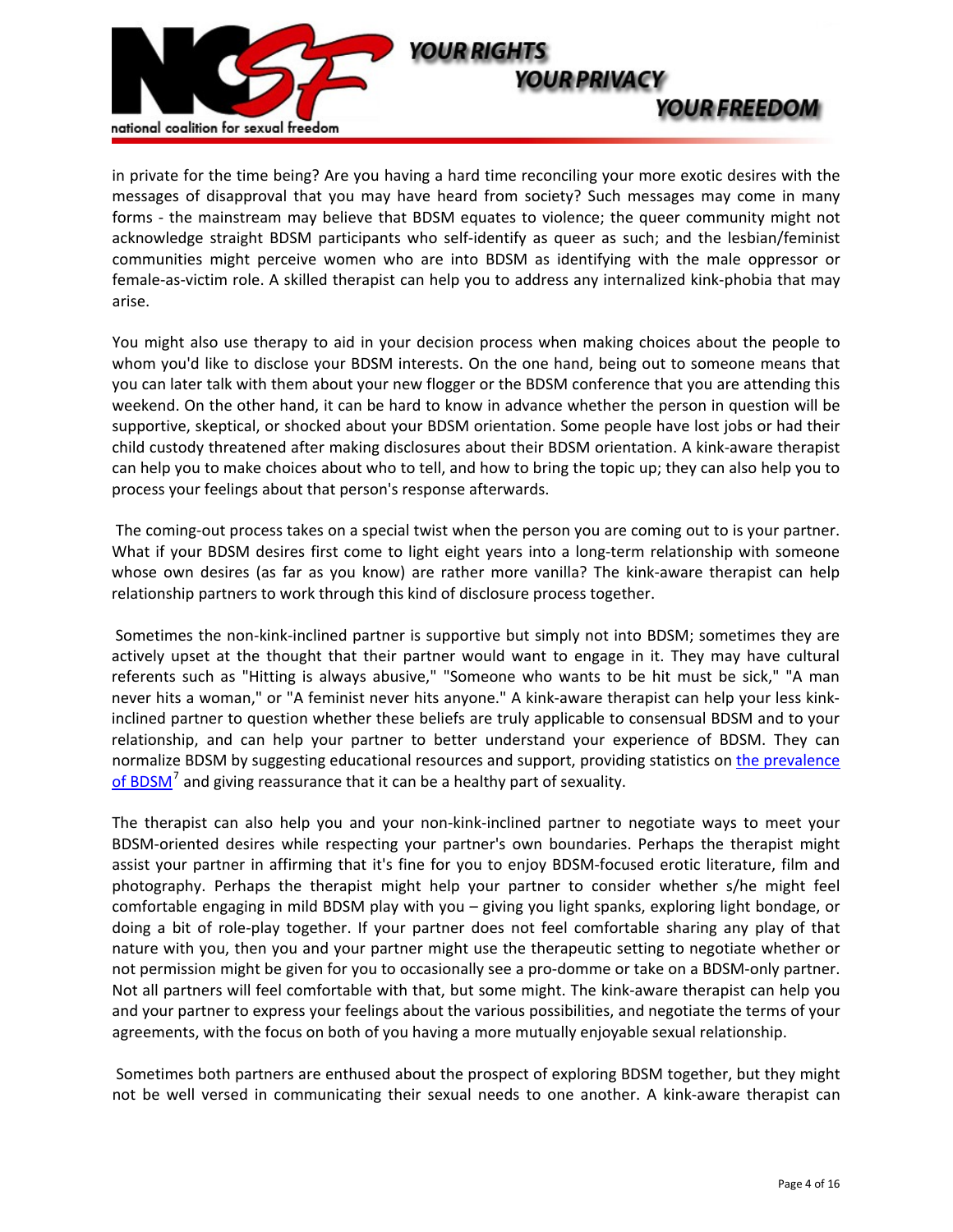

assist you in this type of intimate communication process, helping you to express your desires and negotiate the boundaries of what feels safe to explore together over time. Sometimes partners have differing perceptions of what it means to be a dom, sub, or switch, and the therapist can help you to understand and reconcile those differences if need be. The therapist can help partners to set expectations that are in keeping with one another's skill levels, and to accept that good BDSM takes a while to learn to do.

Along similar lines, the kink-aware therapist can help more experienced '24/7 lifestyle' partners to negotiate when they will be "in scene" or "out of scene," and to design a master-slave contract<sup>[8](#page-15-1)</sup> if one is desired. She may also help you figure out if your existing contract<sup>[9](#page-15-1)</sup> is a good one. It should be noted that many good kink-aware therapists may not be experienced enough to help negotiate your master-slave contract. Discussing your contract with your therapist can be a wonderful idea, but not all kink-aware therapists are going to be fully competent at this. She can help you and your partner to negotiate whether your relationship will be a monogamous or polyamorous one, and to decide whether it is ever okay to play with another partner.

The therapist can also help you to determine what is a healthy BDSM relationship and what practices might be unhealthy. While BDSM is not in and of itself abusive, there are cases in which abuse occurs within the context of a BDSM relationship. For instance, if one of the partners experiences serious physical injuries, emotional trauma, or damaged self-esteem as a result of the scene-play, then it is possible that abuse may be occurring. More information on how to distinguish BDSM from abuse can be found in Dr. Weitzman's (2003) article "How can you tell when a BDSM [relationship](http://www.numenor.org/%7Egdw/psychologist/bdsm-vs-abuse.htm) has turned [unhealthy](http://www.numenor.org/%7Egdw/psychologist/bdsm-vs-abuse.htm) or abusive? $"10$  $"10$ .

## *What are all these initials and what do they mean?*!!

There are many different psychotherapy-related degrees. Here are some of the more commonly encountered ones:

**LCSW** - Licensed Clinical Social Worker. See MSW below.

- MA Master of Arts. Usually, it will be in Counseling Psychology or Clinical Psychology. Typically, this involves 2 years of training, with at least a semester's worth of supervised practice. There is no focus on research, and also there is no training in the use or interpretation of assessment measures. The MA is the degree usually sought by people who become MFTs (or previously MFCCs).**!!**
- **MD** Medical Doctor Psychiatrists have this degree. This is a degree in medicine, followed by a 4-year residency in psychiatric specialty. Some psychiatrists provide counseling as well as medication; others provide medication only.
- **MFT** Marriage and Family Therapists. These practitioners have a Master's degree which focuses on families and couples treatment. This degree used to be known as MFCC (Marriage, Family, and Child Counselor). MFT training entails a minimum of two years of coursework and 3000 hours of supervised experience. However there are now some doctoral MFT programs which take longer.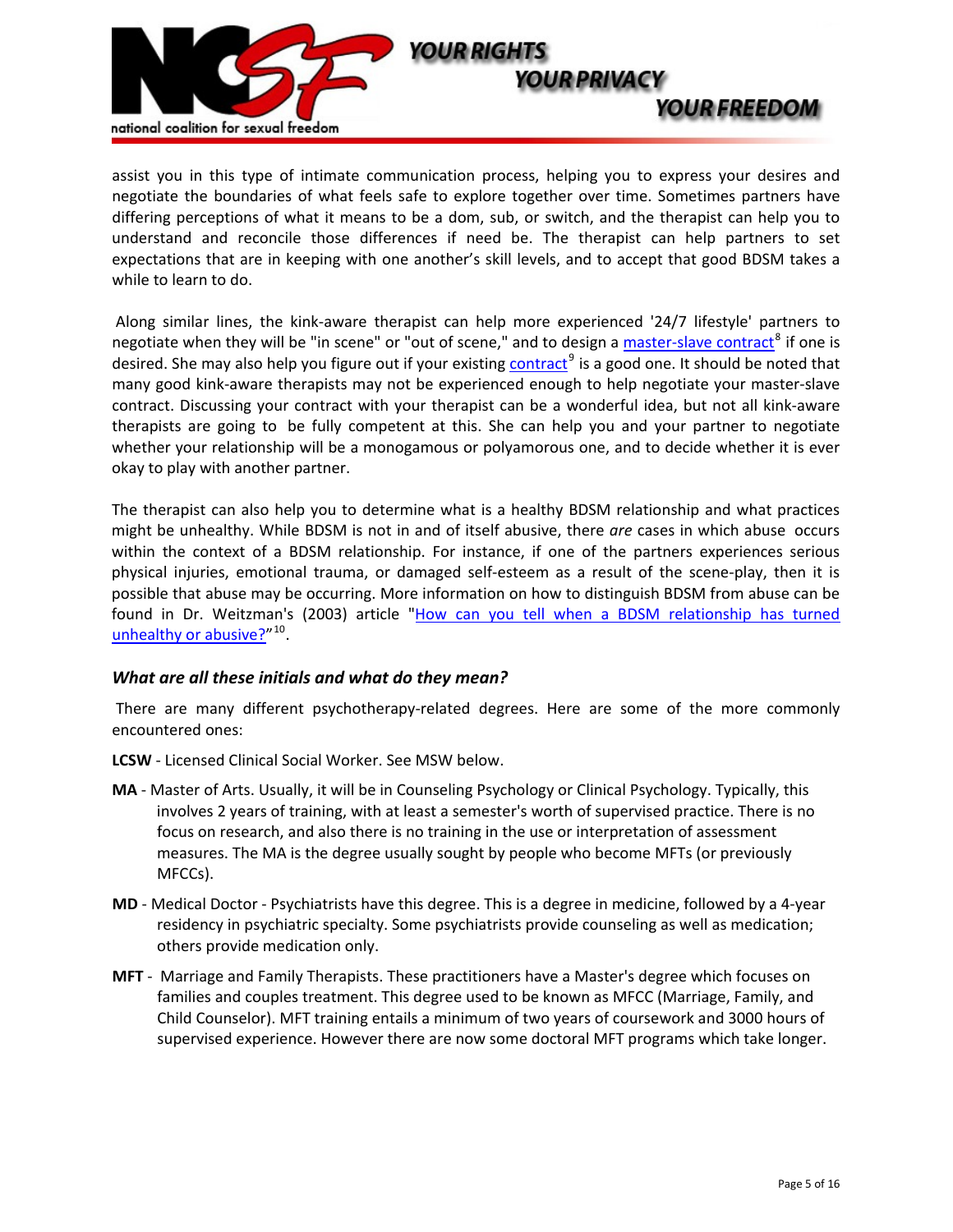

- MSW Masters in Social Work Social workers have training in counseling as well as helping people to locate resources. Typically, this involves a minimum of 2 years of training. A licensed MSW is often referred to as an LCSW, or Licensed Clinical Social Worker. To obtain the license, 3200 hours of post"MSW supervised practice must be completed and board examinations must be passed.
- PhD Doctor of Philosophy. Usually, it will be in Counseling Psychology or Clinical Psychology. These degrees offer training in both the practice and the research of psychology, as well as how to administer and interpret assessment measures. Typically, people complete 4-5 years of coursework while pursuing this degree and they may earn a Masters degree along the way. Classroom knowledge is integrated with supervised practice. A dissertation and year-long internship are also required.
- **PsyD** Doctor of Psychology. This degree is similar to the PhD and also includes coursework in administering and interpreting psychological tests. It focuses proportionately more on practice and less on research, in comparison to the PhD. In the state of California, both Ph.D.'s and Psy.D.'s are required to have 1500 predoctoral and 1500 postdoctoral hours of experience in order to qualify for licensure. However, the experiential requirements vary from state to state. You can check your local board of psychology to find out your state's requirements.

After earning her degree, a therapist needs to achieve licensure in her state. Often, this involves further post-masters or postdoctoral work, as well as passing one or more licensing examinations. There are additional titles that signify licensure, such as Board Certified Psychiatrist (for MD-level practitioners), Psychologist (for PhD-level practitioners), Marriage and Family Therapist (for Masters level practitioners), and Licensed Clinical Social Worker (for MSW-holders). However, these titles vary from state to state. A more expanded (but still not exhaustive) list of licensure titles and degrees is at the end of this article.

You can look up a practitioner's license number and check if they have had ethical complaints or professional sanctions made against them. Some lists of psychotherapy regulatory boards, grouped by state and specialty, can be found at the **State Licensing Boards Contact [Information](http://www.stopbadtherapy.com/main/boards.shtml)**<sup>[11](#page-15-1)</sup> and at the [License](https://www.ubhonline.com/cred/credLicensingInfo.html) Information List<sup>[12](#page-15-1)</sup>. Usually, you'd look up the state's medical board for psychiatrists; the board of psychology for psychologists; and the board of behavioral sciences or board of social work for masterslevel clinicians.

## *What is a Theoretical Orientation and What Does it Have to do With Me?*

There are many different schools of therapy. Therapists are trained differently in terms of the particular theories that guide them in understanding how a person<sup>1</sup>s problems develop and how these problems can be solved. This perspective is commonly known in therapeutic circles as one's theoretical orientation: the theory that each therapist uses to understand and interact with the client. Some therapists will describe their practice as  $3$ integrative, $2$  meaning that they use a number of different theories and interventions with the clients they see. Still, it is perfectly reasonable to ask a therapist what treatment model or theoretical orientation she uses, and to consider whether this style seems well suited to the kind of therapy that would be comfortable to you. Most people who are not psychologists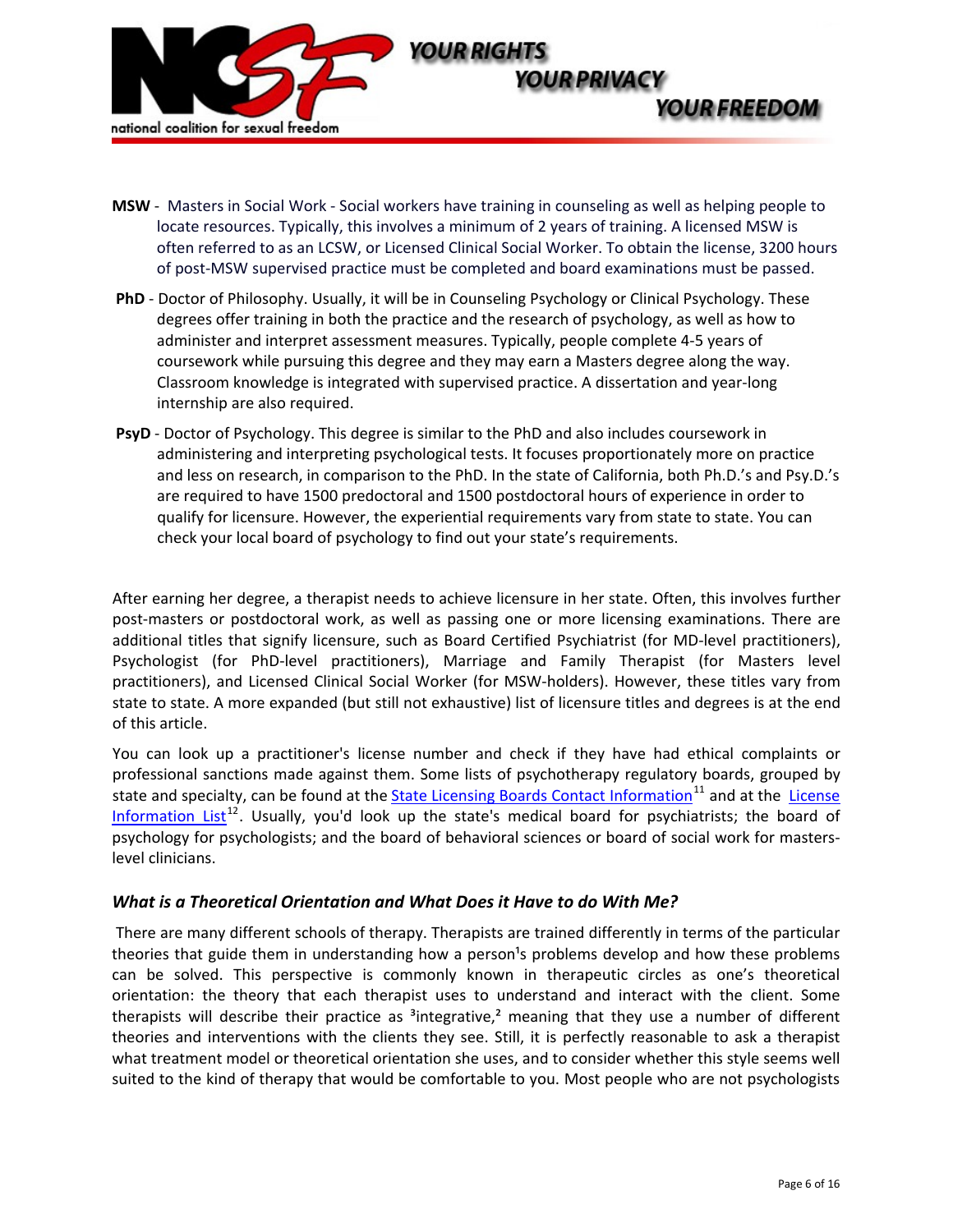

do not know anything about theoretical perspectives and simply stay with a therapist who "feels" like a good fit. But you should be aware that you have a choice and that this is a good question to ask.

## **Cognitive-behavioral therapy**

Therapists who practice cognitive-behavioral therapy (CBT) believe that the perspective that a person takes with respect to any given situation will influence their mood in response to that situation. They believe that underlying organizing beliefs arise early in life and these may be triggered by stressors. CBT therapists will want to identify, challenge, and adjust these beliefs when they manifest themselves in negative thoughts and maladaptive behaviors and exacerbate a client's problems. They may be more directive in-session, and they may invite their client to do homework assignments such as charting moods or writing down thoughts, feelings, or behaviors that accompany these moods. CBT therapists may also give client's instructions on activities to pursue during the week. They may do exercises insession, including breathing and relaxation work, and visualization exercises to help a client to work through her presenting issue. CBT is considered a short-term, evidence-based treatment (meaning that research shows that it works well for a variety of problems).

## *Family systems*!!

Family systems therapists (or family therapists) are trained to view a person's problems in light of a family (or other systemic) context. They will often treat couples, families, or children, but may also provide individual therapy with the goal often being to help the system to change and develop into a more harmonious system. Family systems actually encompasses a wide range of different therapeutic approaches and interventions. However, therapists who are oriented this way, are more likely to look at how patterns of interaction may maintain psychological problems.

## *Feminist therapy*!!

Feminist therapy speaks less of a particular technique of therapy and more about the therapist's focus on societal, cultural, and political contexts that may be influencing a person's psychological distress. A feminist therapist may be more likely to try to reduce the inherent power dynamic between therapist and client, creating a more egalitarian relationship. A feminist therapy may also to encourage a client to recognize the connection between her personal and social identities and to approach the world in a more political way.

#### *Interpersonal therapy*!!

Interpersonal therapy (IPT) understands symptoms as developing when a client has difficulty with social roles and interpersonal relationships. An interpersonal therapist believes that a lack of strong attachments early in life contributes to the development of these symptoms. IPT therapists will try to improve a client's interpersonal functioning by utilizing various techniques which may include CBT techniques, encouraging the client to express her feelings, looking at how a client communicates, modeling, and role-playing various interactions.

#### *Narrative therapy*!!

Narrative therapy was developed in the 1970's and it examines the "storying," of people's lives and how people get stuck in "problem-saturated stories." Narrative therapists will help a client to deconstruct the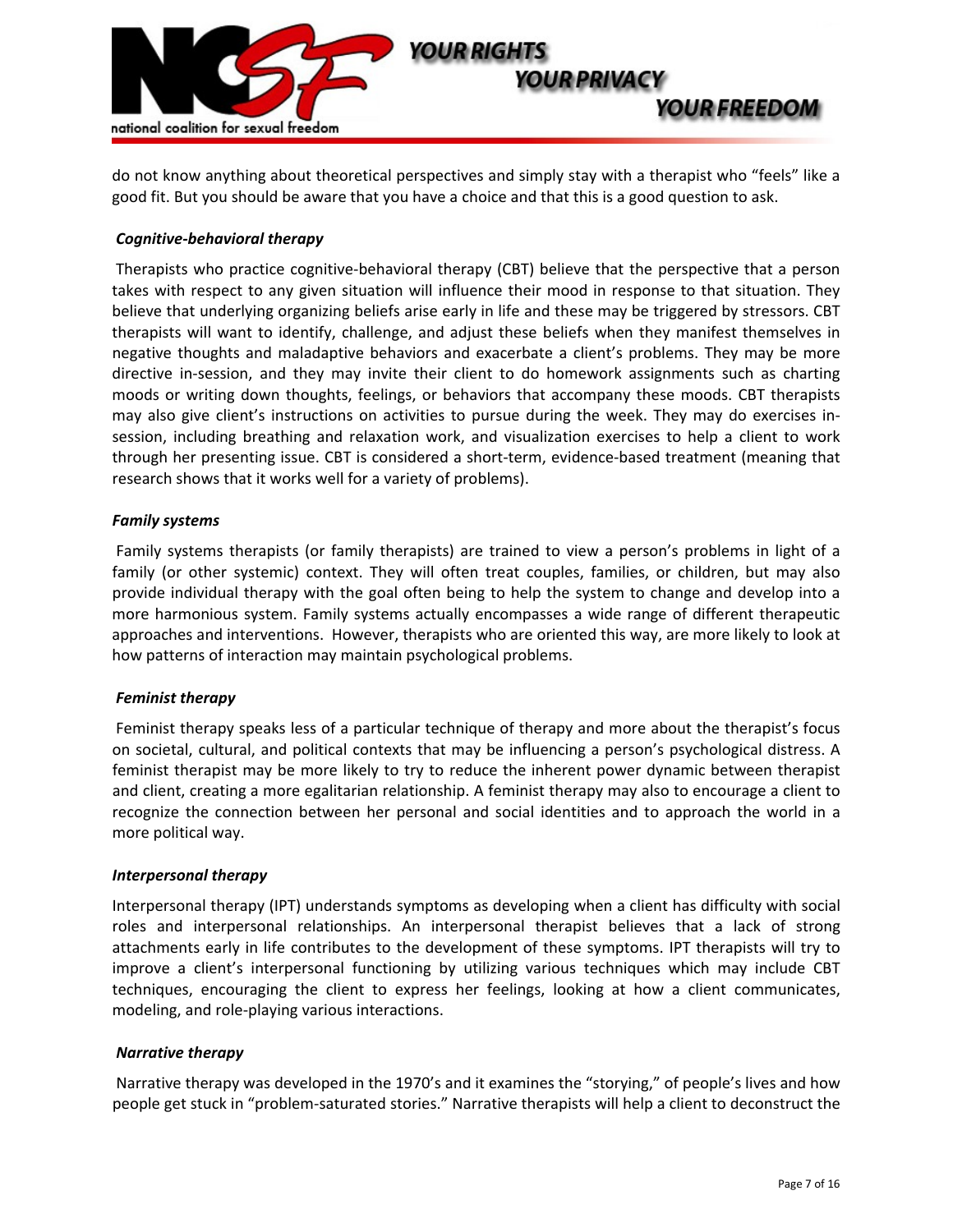

problem-saturated story and then help the client to re-author her experiences. Narrative therapists view problems as separate from people and work with clients to externalize their problems as an entity that acts upon them rather than something within them. They view their clients as the ultimate experts of their lives and consider their role as therapist to be more of an investigative reporter who assists the client through certain kinds of questions.

## *Psychoanalytic*!!

Psychoanalytic therapy (or psychoanalysis) focuses on the client's unconscious, unresolved conflicts from their childhood and seeks to help the client become freed from these unexamined barriers. Psychoanalytic therapy utilizes free association, exploration of dreams, and interpretations of the client's transference and resistance in order to bring this unconscious material into the client's conscious awareness. Psychoanalytic therapists frequently are more quiet in-session and may listen more, retaining a neutral position, only offering insights when it seems that a unique moment is presenting itself. This is typically a longer-term therapy.

## *Psychodynamic*!!

Psychodynamic therapy looks at how a person behaves dynamically with others and presumes that patterns may replicate themselves in various other relationships, including the client's relationship with the therapist. In this type of therapy, the therapist will encourage the client to bring their true feelings to the surface so that she may experience them and better understand them. Psychodynamic therapy leans heavily on the basic assumption that people's unconscious thoughts are often responsible for their feelings and behaviors. Some psychodynamic therapists practice brief therapy, while others practice a more long-term therapy. Psychodynamic therapy grew out of Psychoanalytic theory.

#### *Long"term*!!

Some therapists (or therapies) are based on a longer-term treatment model which usually entails significantly more than 20 sessions and could last for years. This may be the case when the goal of a client is geared towards understanding life patterns or relationships over time, or resolving deeply entrenched issues such as trauma.

#### *Short"term*!!

Some therapists specialize in short-term treatment (fewer than 20), or one's insurance company may only allow benefits for a certain number of sessions.

## **Other** *types:*

#### *Family*!!

Family therapy can refer to relationship treatment, or it may include various configurations of a family including the entire family and extended family members. It may also be focus on particular family dyads (siblings, parent-child) in order to improve family relationships.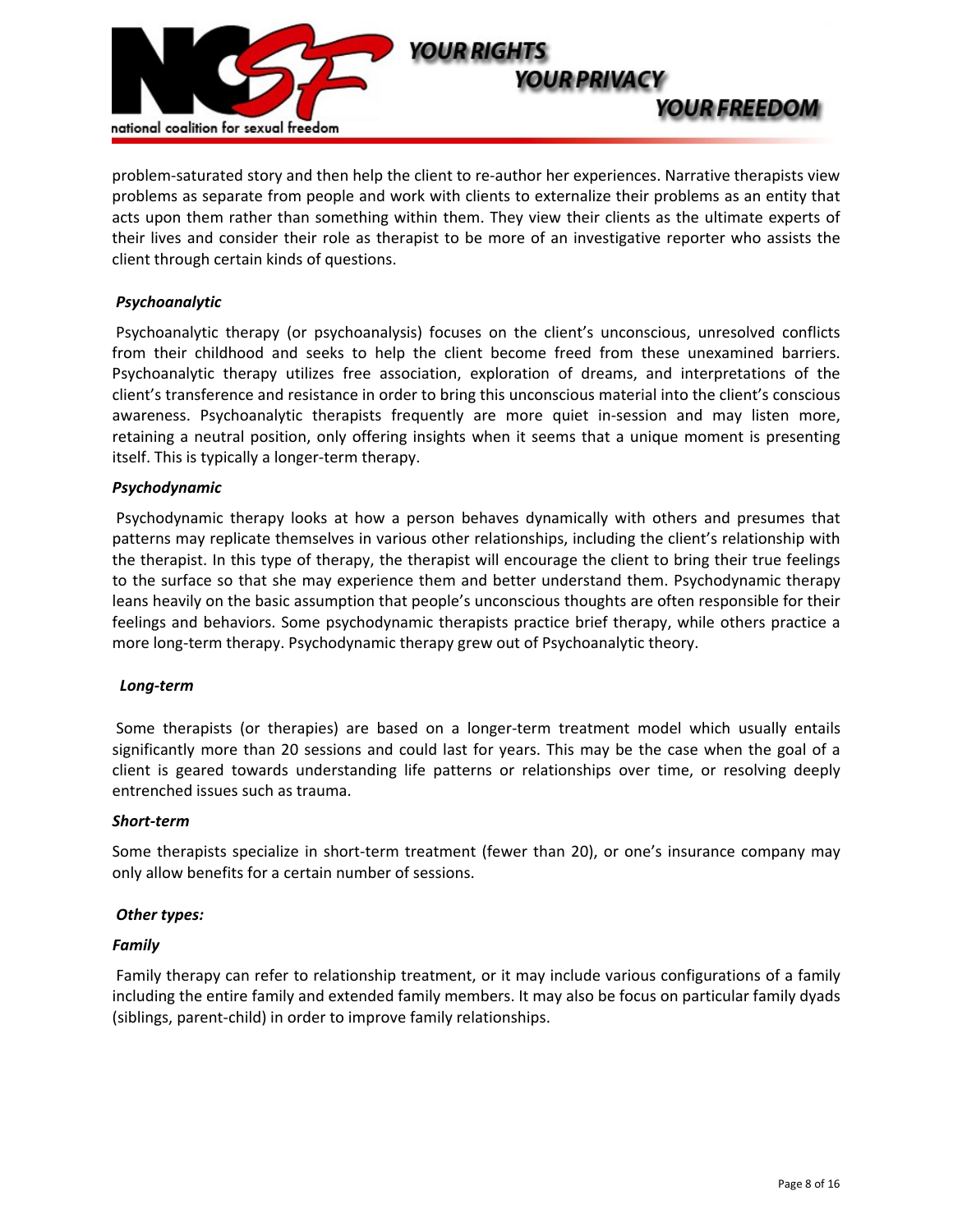

#### *Group*!!

Group therapy is when a group of people meet in therapy to work on similar issues. Different types of therapy groups may focus on issues such as depression, relationships, or social anxiety. Sometimes sharing therapy experiences with others provides social support (groups for family members of mentally ill people is one example) and it also allows for individuals to better understand their personality dynamics and how they interact with others.

#### *Relationship*!!

Relationship therapy (traditionally called couples therapy, but referred to more broadly here in order to be inclusive of polyamorous unions) is when relationship partners utilize therapy to improve their interactions with one another. Family members, romantic partners, work partners, or even friends may opt to enter into relationship treatment together. The goal of therapy may not always be to stay in the relationship. Some people have successfully used relationship therapy to negotiate endings or transitions in their relationships.!!

## *But How Do I Actually Find a Therapist?*!!

Okay, so you know the difference between kink-aware and kink-friendly, and you know a little bit now about different styles of therapy. But you really need to talk to someone. How do you find a therapist, especially a kink-aware one?

First of all, you can use the Kink Aware [Professionals](http://www.ncsfreedom.org/index.php?option=com_keyword&id=270)<sup>2</sup> site. This website allows you to search for kinkaware professionals across the United States and some other countries as well. Depending upon the size of your metropolitan area, you may be able to find someone. If you find someone who is not in your immediate vicinity, don't despair. Try calling that practitioner and asking them if they can recommend a therapist in your location. Some therapists, particularly those who serve more specific populations, consult and collaborate with one another. There are likely many good kink-aware professionals who are not listed on the KAP site. You could also see if a non-local kink-aware provider is willing to provide telephone or internet therapy until you find a local provider. Be aware that laws regulating telephone and internet therapy may vary from state to state. The KAP list does give names of some therapists who offer telephone and internet therapy services.

Local BDSM groups would be your next good choice for seeking a good therapy referral. If you are fortunate enough to live in a community that has these resources, you can ask on a message board or via an email list. Your local LGBT resource center may be another good referral source for kink-aware professionals. If you are unable to find a kink-aware professional, a therapist who maintains an LGBTfriendly practice may be a good choice. While many LGBT therapists may hold misassumptions about BDSM practices, there is also a good chance that they may be more accepting of alternative sexual practices.

Another way to find a therapist is to ask your friends and family if they have worked with someone they like. When taking a referral from a friend or family member, it's always a good idea to consider whether you or the referral source will feel comfortable working with the same therapist. Some people may find that they prefer not to share the same therapist, particularly if there is a chance that you may be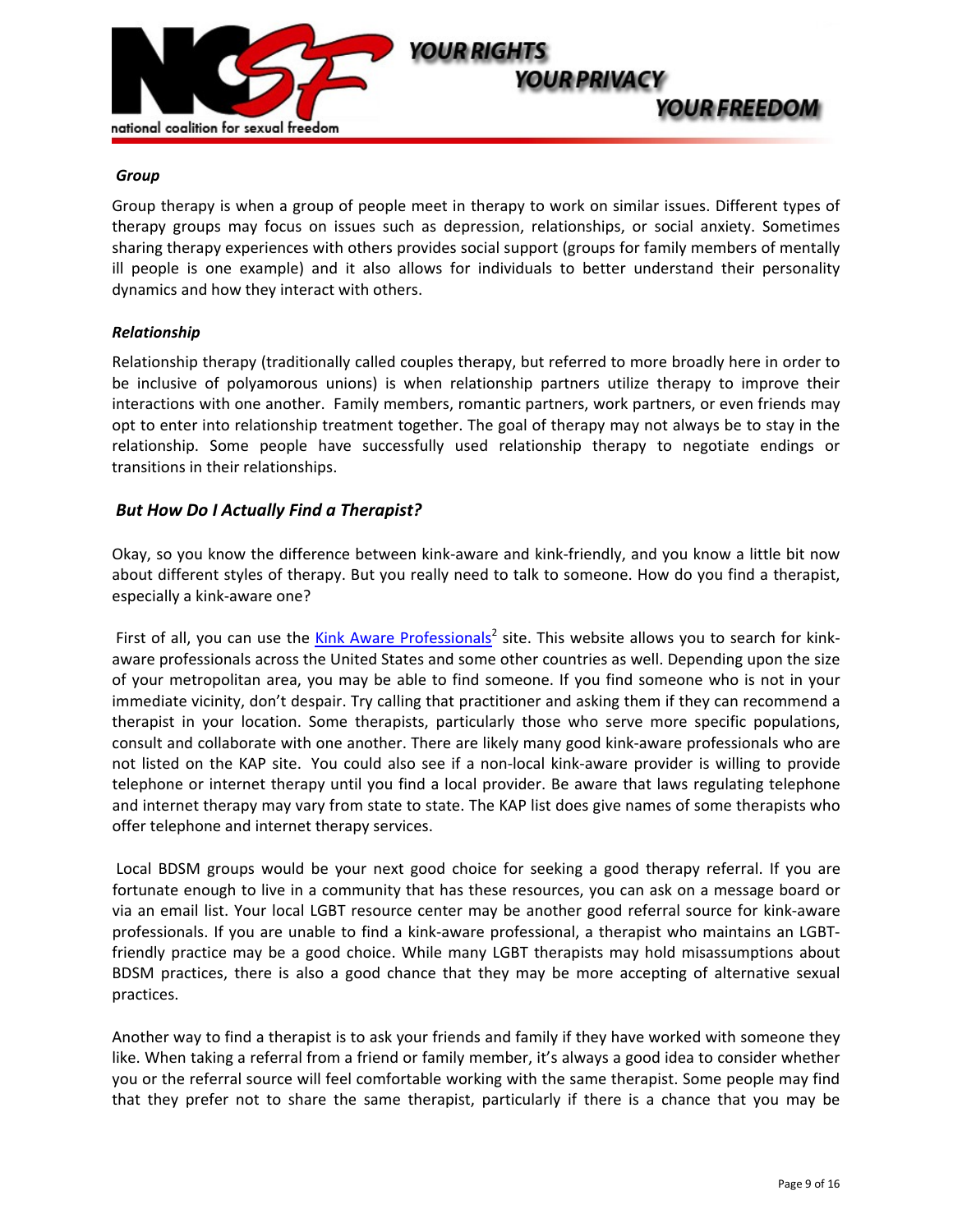

discussing this shared person in your therapy. It is up to you (and your friend or family member) to decide whether the benefits outweigh the risks in these cases, and some therapists also have their own policies about whether they will treat people who are closely involved with one another.

Once you've got some names, you may want to decide whether the therapist's degree and training matter to you. It is a matter of personal preference. Some people prefer to work with those who hold doctorates, some prefer those who have had different types of training. Many people decide that ultimately, the level of training matters less than personality and how it feels to sit in the same room as the therapist. To learn more about what all those degrees mean, see the end of our article.

It is perfectly acceptable to call a few therapists when you are trying to make that first appointment. You may wish to make a list of questions you'd like to ask the therapists over the phone. Some therapists will take some time over the phone to also answer your questions and ask you some questions as well. Others may encourage you to simply meet with them in person, and some may even offer a brief consultation meeting for free so that both of you can determine goodness of fit face-to-face. Whether you make the initial appointment is entirely up to you. Some questions you may consider asking are:

- 1) What is your license?
- 2) How long have you been practicing?
- 3) What theoretical model do you use?
- 4) Can you describe your style?
- 5) Do you do short or long-term treatment? How frequently do you meet with your clients (once a week or more)?
- 6) What do you charge?
- 7)!!!!What is your payment policy? Your cancellation policy? (Most therapists require payment at the end of each session, and most therapists require 24 hours advance notice of a cancelled session or they will expect you to pay for the appointment.)
- 8) Do you have an area of expertise or specialty?
- 9) Is your practice LGBT friendly?
- 10) Are you familiar with BDSM? What are your beliefs about it?
- 11) Do you consider your practice kink-friendly? How many kinky clients have you seen?

If you have other questions or concerns about a therapist's sensitivity and skill when dealing with other cultural issues (interfaith couples issues, working with your particular ethnicity, working with disability, etc.) now is an excellent time to also ask those questions. Pay attention and trust your instincts when asking these questions. If a therapist seems flustered when asked these questions or is otherwise unable to respond to them in a way that feels supportive and reassuring to you, it may be a good sign that this is not going to be the right practitioner for you. Different therapists have different policies and you will want to see if you think your therapist's policy is reasonable to you.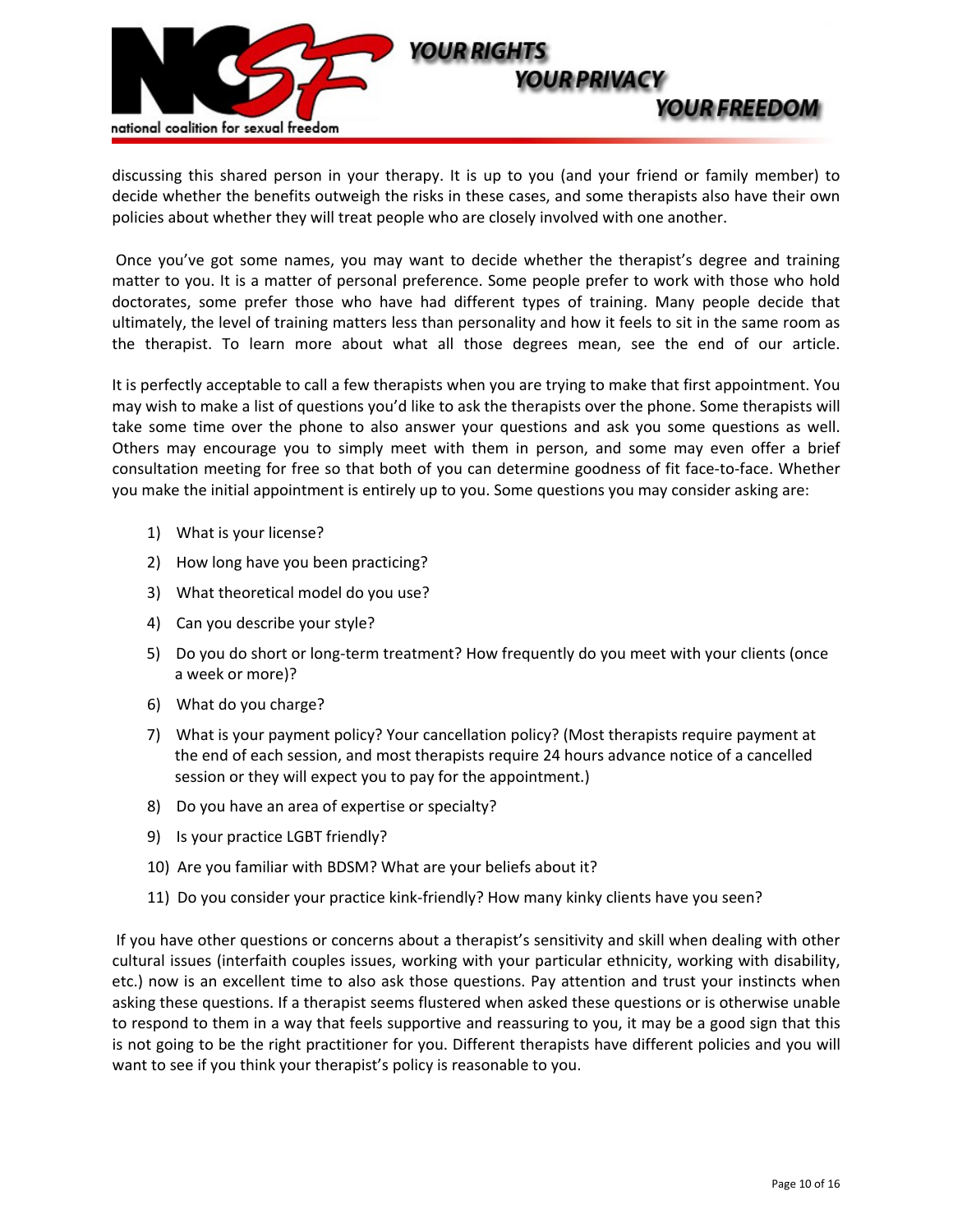

It is completely appropriate to speak briefly with a therapist on the phone and decide to decline their offer of an initial appointment. You can say that you don't think you're a good fit or even say you'd like to have some time to think about it before setting something up. However, bear in mind that sometimes the fit must ultimately be assessed by how you feel when you sit in the room and talk to this person. Do you feel listened to? Understood? Do you have a good feeling from the interaction? Be aware that if you are in the middle of a painful process, that therapy can often leave you with difficult feelings of sadness, anger, or pain, but you should not be feeling that the therapist him or herself is causing these feelings.

You should also be aware that while it is okay to meet with several different therapists when you are looking for one with whom you are comfortable, once you've decided to continue with someone, you should not meet with more than one person. There are some exceptions to this, such as when meeting with one therapist for couples therapy and another for individual therapy, or if you are seeking very specialized treatment for a very specific issue. However, even in these circumstances, it is important that both practitioners are aware that you are receiving treatment from other providers, and they may request your permission to speak to one another to be sure that your respective treatments are not in conflict with one another.

## *So I Found a Great Therapist. Anything Else?*!!

If you've found a kink-aware professional and you're happy with this therapist, then that is great! But there are a few other issues that may affect you in treatment. It may not be a bad idea to bring these things up with your therapist, if they concern you.

When working in small communities you may find that you and your therapist's paths cross outside of the therapy room. Sometimes these encounters happen in everyday places, such as the grocery store or the PTA meeting. Some people are comfortable exchanging a simple greeting with their therapist in the supermarket checkout line. On the other hand, some who are not 'out' about being in therapy may prefer not to be acknowledged by their therapist when there is a third party present, in order to avoid having to disclose to others in public settings the nature of their relationship. For this reason, you and your therapist may want to negotiate whether and/or how the two of you might interact in public. It can be helpful to discuss in advance whether or not to exchange greetings. Generally, it will be expected that the interaction will be a brief one and that session material will not be brought up outside of the session room.

If your therapist is a member of the BDSM community and he or she attends play parties or other leather events, it is possible that you may encounter one another at such an event. If this sounds like something that could be unsettling to you, it may be wise to bring it up in therapy and talk to your therapist about your feelings about these potential encounters. It may ease your mind to ask your therapist if she plans to attend a specific event if you already know in advance that you plan to attend. If both of you do plan to attend, you might have a conversation about what boundaries to set so that both your comfort level and your access to community events are maintained. Different people have different needs in this regard. Sometimes there is a preference for therapist and client to never be simultaneously present at the same event, in which case compromises can be found such as "I'll attend the February gathering and you attend the March one," or "I'll go to the play party from 7 to 10pm, and you go from 11pm to 2am." Other people are comfortable with less stringent agreements, such as "We can attend the same party, but we won't enter a room where the other is scening," or "Let's just agree not to watch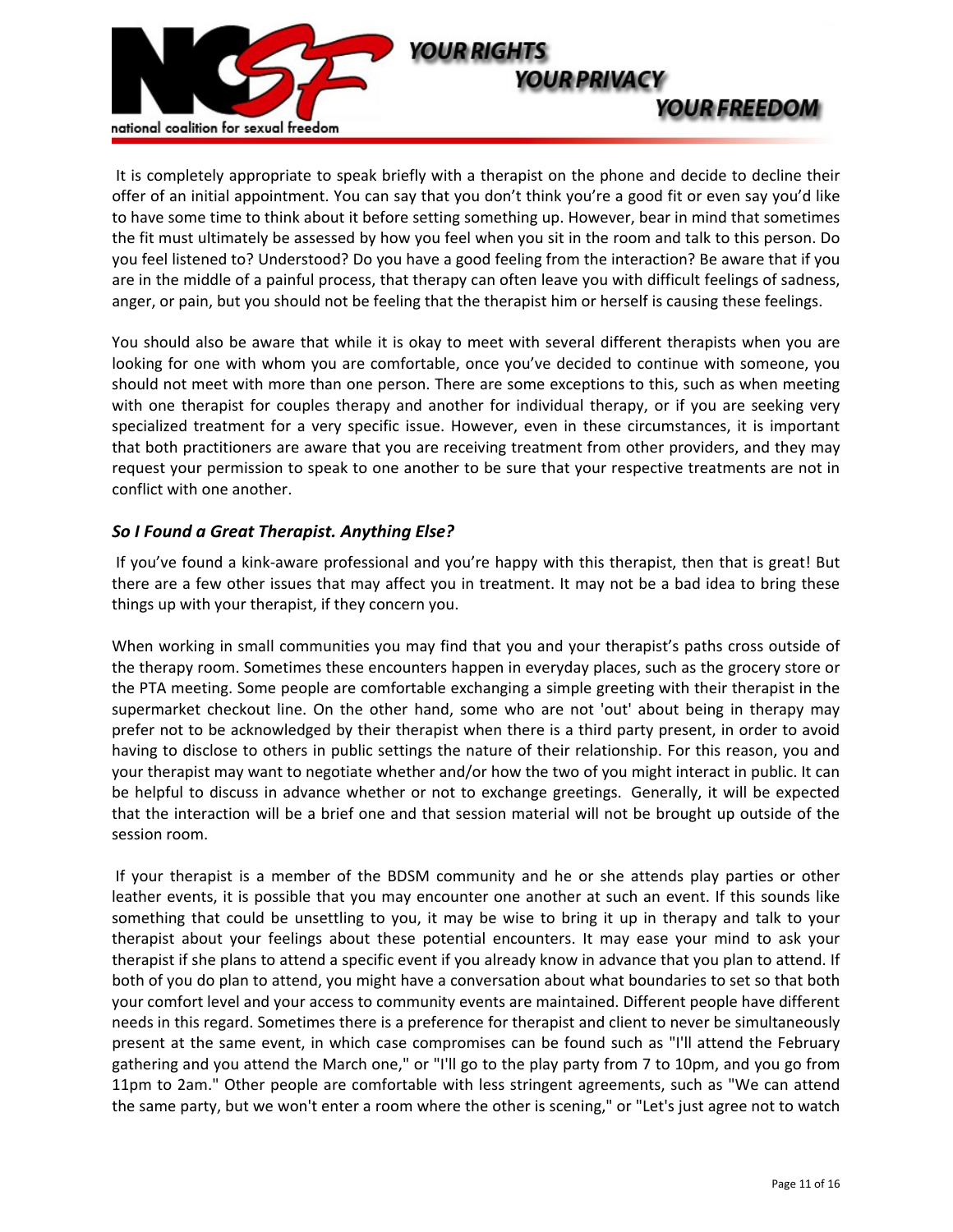

each other's scenes." Regardless of what you and your therapist choose to do, it makes sense to have frank discussions about this type of thing early on in treatment, before such situations are encountered.

Another common small-community issue is that sometimes people who know each other will end up seeing the same therapist. There are times when this may be preferred, such as when one might want to choose the therapist who was enthusiastically recommended by a friend. This can work well if the friends are not going to be mentioned as central themes in one another's' therapy. Other times it can be less preferred. For instance, it might not be ideal for the same therapist to assist two people who desire different outcomes to a particular situation, unless it is their wish to have the therapist help them to negotiate a compromise. Some people are not comfortable seeing the same therapist as one of their lovers or play partners, although other people may prefer to do so.

Of course, you may not even be aware that you and someone in your life are sharing the same provider of treatment until you discover it in casual conversation or bump into one another in the therapist's waiting room. Some therapists may be willing to work with you to minimize your chances of running into someone you know in the waiting room, if that is a concern for you. Regardless of whether or not it is known that a therapist is shared among multiple community members, you should know that it is your therapist's job to protect your (and all clients') confidentiality, and to refrain from sharing information about any client with another.

## *When Things Go Wrong*!!

Sometimes, you may think that things are going smoothly in your treatment and your relationship with your therapist, and then things may change. Let's say your therapist says or does something that makes you uncomfortable. What should you do? The best thing to do is to try to bring it back up in therapy. This can be hard to do sometimes, but it is usually the best way to address these issues and find out if they are, in fact, growing pains or a real impasse.

The one major exception to this would be if your therapist initiates sexual contact with you, as it is both illegal and unethical for therapists to have sexual contact with their clients. The authors of this document reside and practice in California which has an information pamphlet, ["Professional](http://www.bbs.ca.gov/pdf/publications/proftherapy.pdf) Therapy Never Includes Sex [PDF]"<sup>[13](#page-15-1)</sup> to address this issue. You may inquire with your state licensing boards if you feel these ethical standards are being breeched.

Other things that could go wrong that you might want to bring up with your therapist might include if your therapist routinely shows up late or misses sessions or if you feel that your therapist is doing something to compromise your confidentiality in some way.

Sometimes it's not helpful or comfortable to address issues directly with your therapist. In extreme cases, filing an ethics complaint is something that may make sense. If this seems appropriate, you can follow the instructions listed at the website for the American Psychological Association<sup>[14](#page-15-1)</sup>, the [National](http://www.socialworkers.org/) Association of Social Workers<sup>[15](#page-15-1)</sup>, or the American Association for Marriage and Family Therapy<sup>[16](#page-15-1)</sup> or you can see if your state has an appropriate ethics board through which you can seek assistance.

When filing an ethics complaint, you should be aware that the ethics board might review details of your private therapy sessions. You may wish to consult with someone to be sure that you are prepared to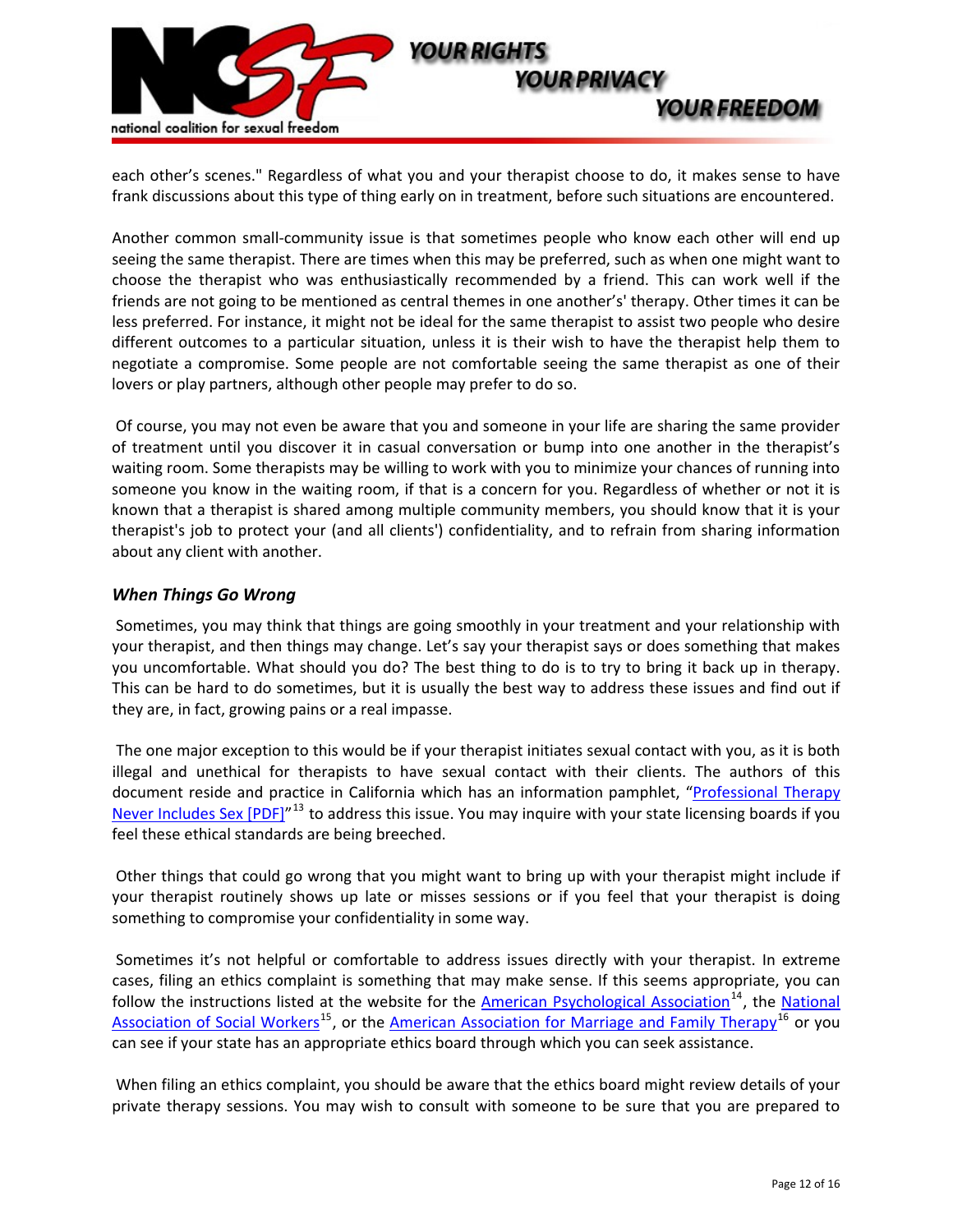

deal with the stress of such an endeavor and also to deal with effects of having the content of your therapy sessions be brought to light as part of the investigations involving the practitioner against whom you are filing the complaint.

Again, you may also wish to contact your local state licensing board for additional links and resources.

## *In Conclusion*!!

It's important to find a therapist who is understanding and supportive of your lifestyle. BDSM is not in and of itself a pathological disorder but is, rather, something that can be a healthy part of your life and identity. You deserve to find a therapist who has information about the diversity and range of sexual expression. Hopefully this guide will help you when you need to find such a therapist.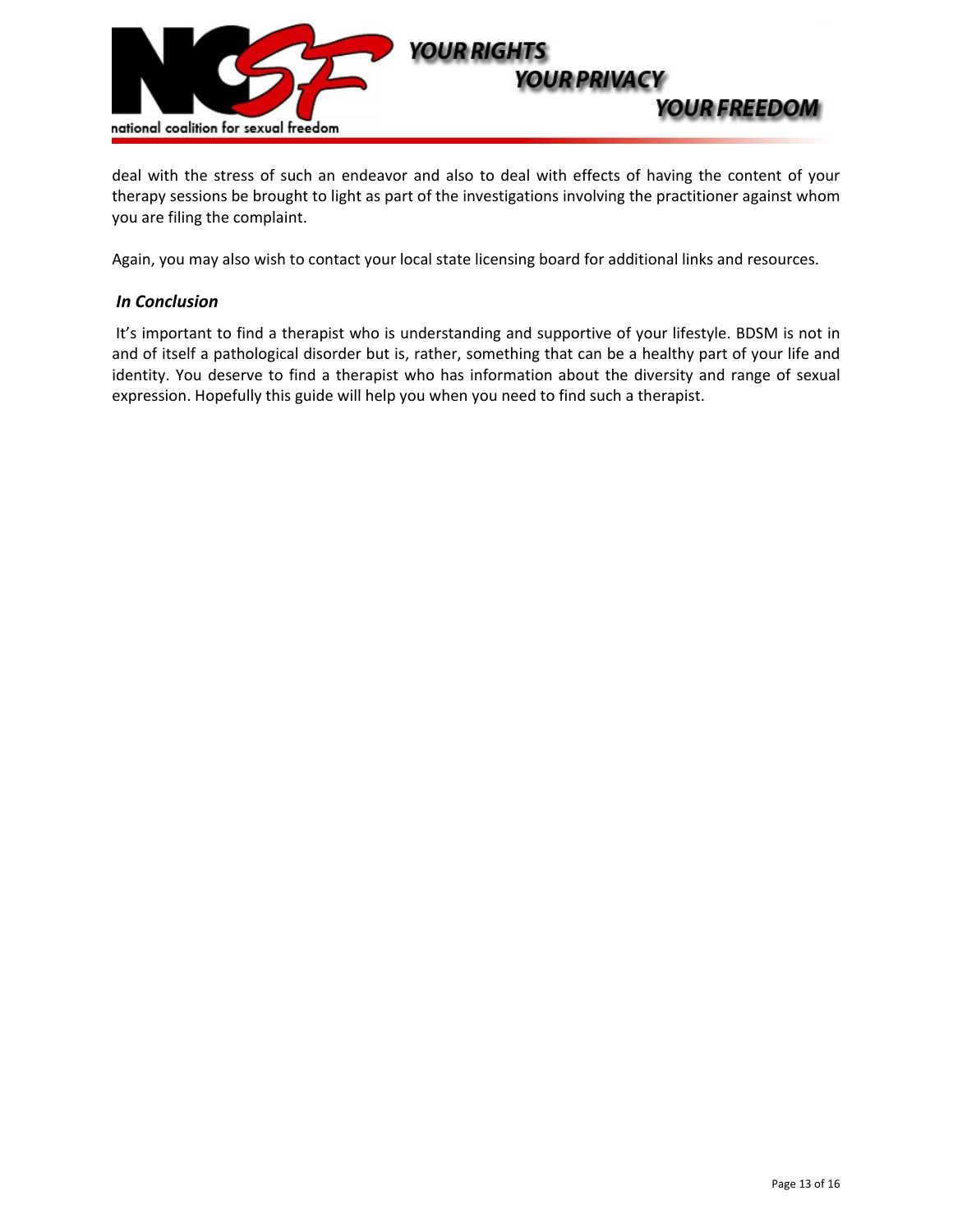

## *Some books that the authors of this article like include:!!*

The New [Topping](http://www.amazon.com/New-Topping-Book-Dossie-Easton/dp/1890159360/ref=sr_1_1?ie=UTF8&s=books&qid=1253687703&sr=1-1) Book, by Dossie Easton and Janet Hardy

The New [Bottoming](http://www.amazon.com/New-Bottoming-Book-Janet-Hardy/dp/1890159352/ref=sr_1_2?ie=UTF8&s=books&qid=1253687638&sr=1-2) Book, by Janet Hardy and Dossie Easton

Health Care without Shame: A Handbook for the Sexually Diverse and Their [Caregivers,](http://www.amazon.com/Health-Care-Without-Shame-Caregivers/dp/1890159123/ref=sr_1_1?ie=UTF8&s=books&qid=1253687502&sr=1-1) by Charles Moser

[Leathersex:](http://www.amazon.com/Leathersex-Curious-Outsider-Serious-Player/dp/1881943054/ref=sr_1_1?ie=UTF8&s=books&qid=1253687606&sr=1-1) A Guide for the Curious Outsider and the Serious Player, by Joseph L. Bean

SM 101: A Realistic [Introduction](http://www.amazon.com/101-Realistic-Introduction-Jay-Wiseman/dp/0963976389/ref=sr_1_1?ie=UTF8&s=books&qid=1253687318&sr=8-1), by Jay Wiseman

## *References*!!!!

American Psychiatric Association (2004) Diagnostic and Statistical Manual of Mental Disorders (4th edn) (DSM-IV). Washington, DC: APA.

Janus, Samuel S., & Janus, Cynthia L. (1994) *Janus Report on Sexual Behavior*, John Wiley & Sons, Inc.

Kinsey, A. C., Pomeroy, W.B., Martin, C.E., & Gebhard, P.H. (1953), *Sexual behavior in the human female*, Philadelphia: W.B. Saunders.

Kolmes, K., Stock, W., Moser, C. (2006) Investigating bias in [psychotherapy](http://www.drkkolmes.com/docs/JOHkolmes.pdf) with BDSM clients (http://www.drkkolmes.com/docs/JOHkolmes.pdf). *Journal of Homosexuality*, 50 (3/4).!!

Lowe, Walter. The Playboy Readers' Sex Survey. 1983.

Weitzman, G. (2003) How can you tell when a BDSM [relationship](http://www.numenor.org/%7Egdw/psychologist/bdsm-vs-abuse.htm) has turned unhealthy or abusive? (http://www.numenor.org/~gdw/psychologist/bdsm-vs-abuse.htm)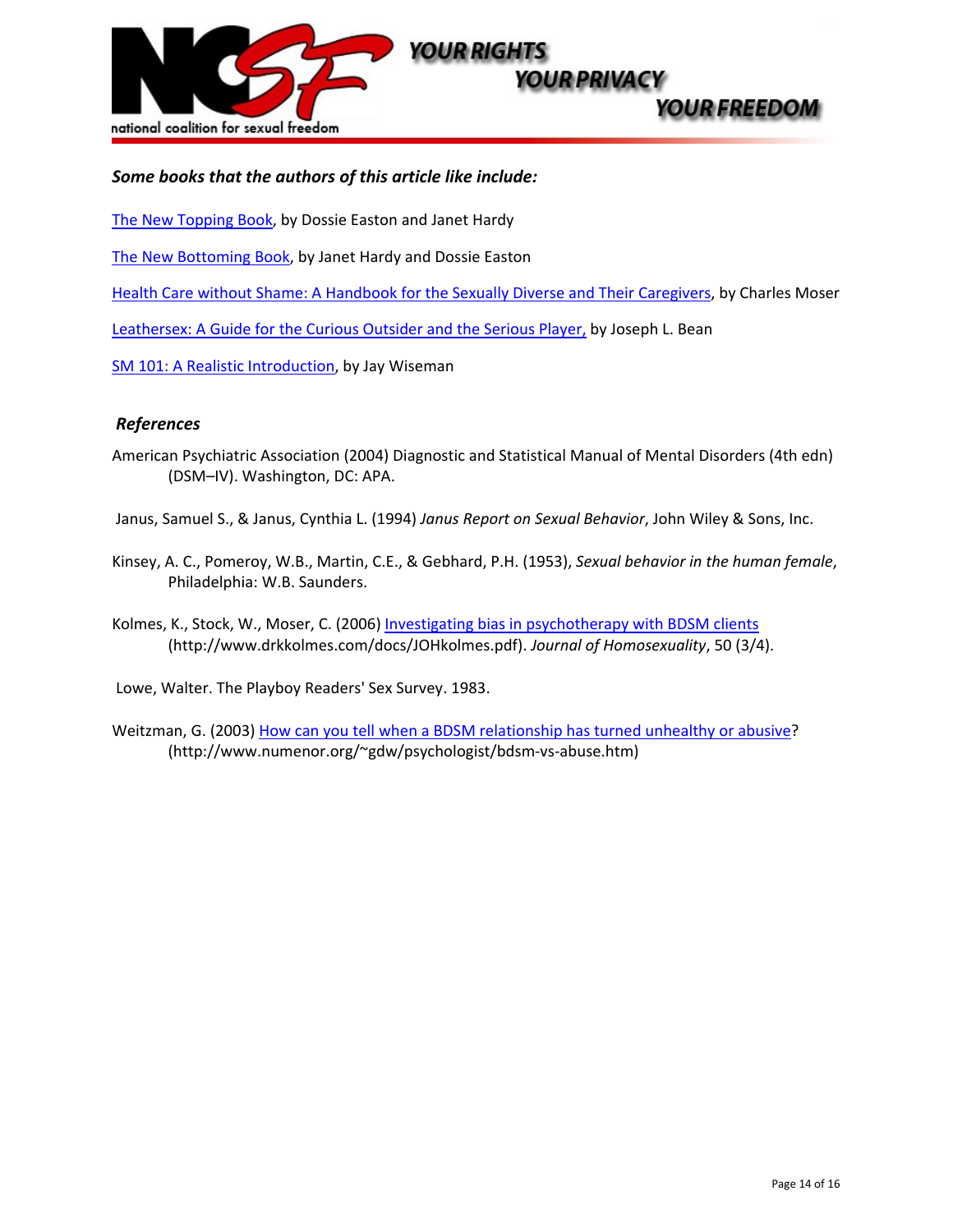

## *List of Other Related Counseling Degrees*!!

AASECT - American Association of Sex Educators, Counselors, and Therapists ABPP - Diplomate from the American Board of Professional Psychology high level psychology credential above the PhD level; signifies expertise in a psych subfield. ABS - American Board of Sexology ACS - Advanced Clinical Practice (for social workers) BA - Bachelor of Arts Degree BS - Bachelor of Sciences Degree CAC I, II, III Chemical Addictions specialist - Masters + 2-3 years experience CADAC - Chemical and Alcohol Dependence/Addiction Counselor. CADC - Clinical alcohol and drug counselor CCDC I, II, III - Certified chemical dependency counselor CHT - Certified Hypnotherapist CMFT - Certified marriage and family therapist (board) CMHC - Certified mental health counselor (state) CPC - Certified professional counselor (state) C-psych - Canadian CSW - Clinical/certified social worker (usually masters level), case worker DCSW - Doctor of clinical social work DD - Doctor of divinity Dmin/DM - Doctor of Ministry DSW - Doctor of social work EdD - Doctor of education EdM - Master of education FAACS - Fellow of the American Academy of clinical sexologists FAPA - Fellow of the American Psychiatric Association Intern - Someone who in the process of completing their degree and is under the supervision of a licensed practitioner LCSW - Licensed clinical social worker (masters level) (CA) LISW - Licensed Independent Social Worker LICSW - Another form of LCSW LMFCC - Licensed marriage family and child counselor / Licensed Marriage and Family Christian Counselor LMFT - Licensed marriage and family therapist LMT - Licensed marriage therapist LP - Licensed psychologist - doctoral level / Licensed Practical (Nurse; US government; HRSA) MA - Master of Arts Degree MD - Medical Doctor (includes psychiatrists) MDiv - Master of Divinity MEd - Master of education MFCC - Marriage family and child counselor MFT - Marriage and family therapist MHC - Mental Health Counselor MPH - Masters in Public Health - Canada MS - Master of Sciences Degree MSSW - Master of science in social work MSW - Master of social work NCAC I, II - National Chemical Addictions Counselor (a rare nation wide license that requires first having a state license such as the CAC). PAC - Certified Physician Assistant PhD - Doctor of Philosophy (Ask what specialty it is in. Specialtiesthat enable people to provide therapy include counseling psychology, clinical psychology, school psychology, industrial/organizationalpsychology) PsyD - Doctor of Psychology SW - Social worker